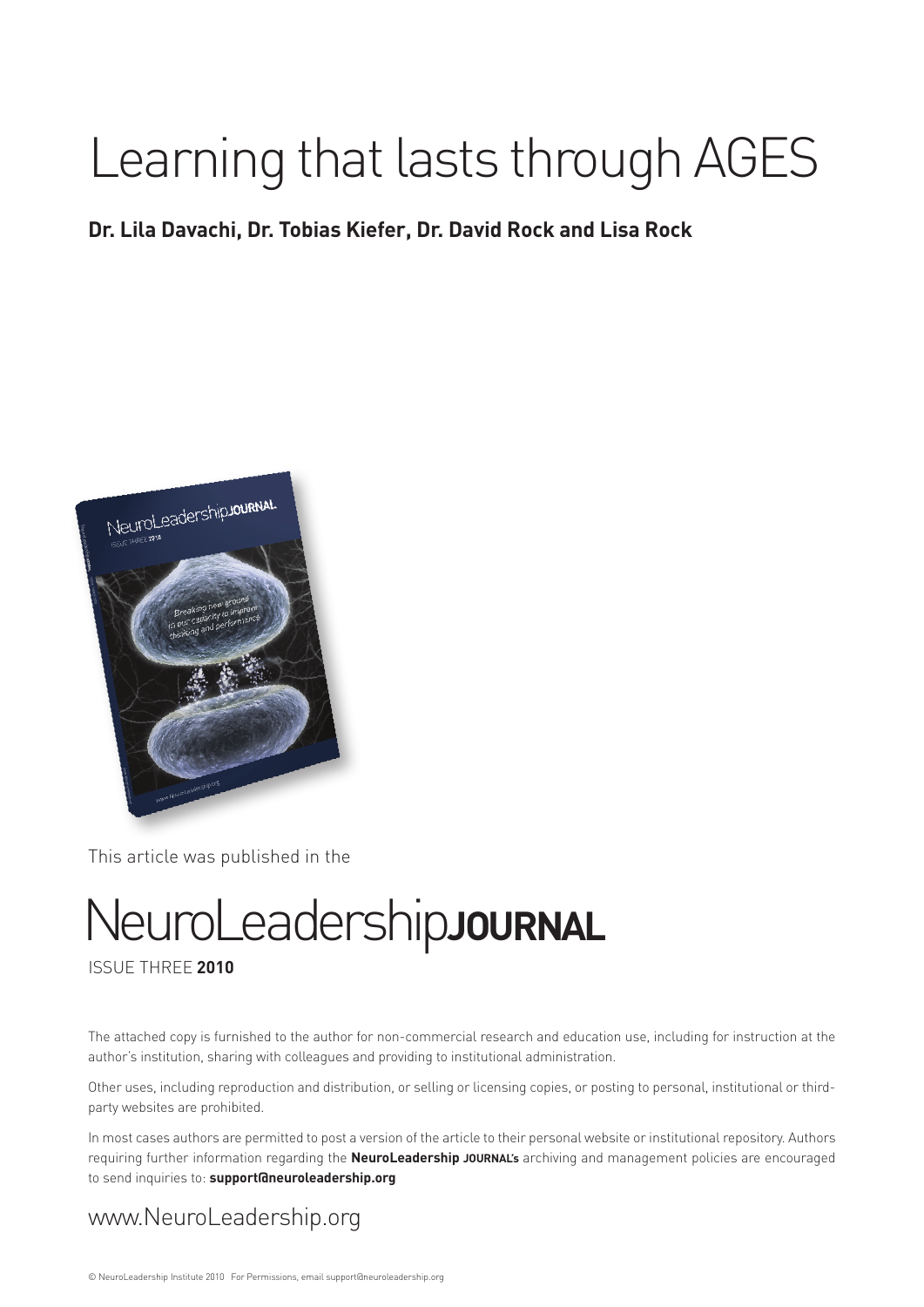This article was published in the **NeuroLeadership journal**. The attached copy is furnished to the author for non-commercial research and education use, including for instruction at the author's institution, sharing with colleagues and providing to institutional administration.

Other uses, including reproduction and distribution, or selling or licensing copies, or posting to personal, institutional or thirdparty websites are prohibited.

In most cases authors are permitted to post a version of the article to the personal website or institutional repository. Authors requiring further information regarding the **NeuroLeadership journal's** archiving and management policies are encouraged to send inquiries to: **support@neuroleadership.org**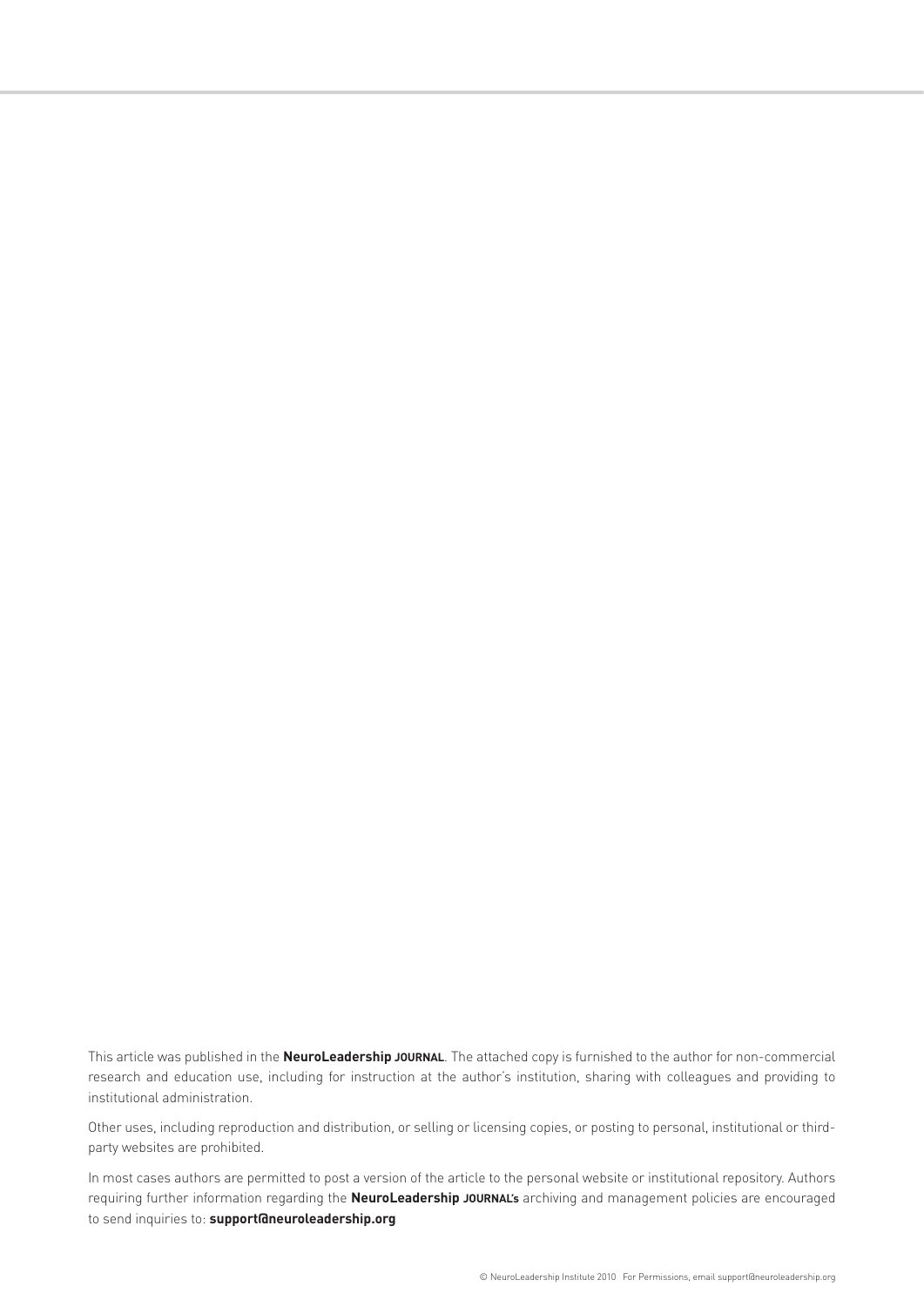## Learning that lasts through AGES

#### **Dr. Lila Davachi, Dr. Tobias Kiefer, Dr. David Rock and Lisa Rock**

Lila Davachi, Assistant Professor of Psychology, Department of Psychology, New York University

#### **lila.davachi@nyu.edu**

Tobias Kiefer, Director, Global Learning & Development, Booz & Company

#### **tobias.kiefer@booz.com**

David Rock, CEO, NeuroLeadership Group International, Sydney, Australia Faculty, CIMBA Director and Co-founder, NeuroLeadership Institute; Editor, NeuroLeadership Journal

#### **davidrock@neuroleadership.org**

Lisa Rock, COO, NeuroLeadership Group

**lisa@neuroleadership.com**

#### **Summary**

**With more to learn than ever, faster innovation cycles, and reduced training budgets, organizations everywhere are trying to get more from their learning programs. However, to increase the effectiveness of learning, some of our intuitive understanding about learning may need updating. For example, while people generally predict that concentrated learning in one block of time is more effective, neuroscience research is clearly showing that it is far better to break up learning interventions to facilitate successful long-term learning.**

**This paper outlines recent findings from neuroscience research about how we learn, and how to optimize the formation of memory. These findings have been summarized into a four-part model for how to make learning stick: this is Attention, Generation, Emotion and Spacing, which we are presenting here as the AGES model.**

#### **So much to learn, so little time**

Increased organizational change is increasing pressure on learning. Every new product, distribution model, partnership, or organizational structure comes with new information and processes to remember. As well as having more to learn than ever, there is less time to learn it in, driven by a desire to get to market quickly. Then there is the challenge of the nature of work itself, where distractions and multi-tasking inhibit the ability to focus sufficiently to learn something new. Finally, budgets for learning today are under significant pressure. In short, the pressure is on for employees to learn more, faster, under tougher conditions, and within tight budgets.

One outcome of these forces is simply shorter training programs. Training programs that used to be run over two or three days are now run in half a day, and a significant number of organizations are shifting training from a formal company-driven approach towards more social and informal learning methods (Bersin & Associates, 2011). Yet our ability to absorb new ideas is not dissimilar to our capacity to absorb food: there are physical limits to the digestion of both. To try to address this, more learning is being pushed to 'pre-work', in the hope that participants arrive at a training program already knowledgeable about core ideas. This works only partially due to the mixed level of focus people give to a pre-reading.

### Increased organizational change is increasing pressure on learning.

Organizations are also experimenting with just-in-time learning, delivered by managers rather than trainers. The downside of this approach is that most managers are selected on their skill-set and are not always optimal teachers. However, organizations consciously investing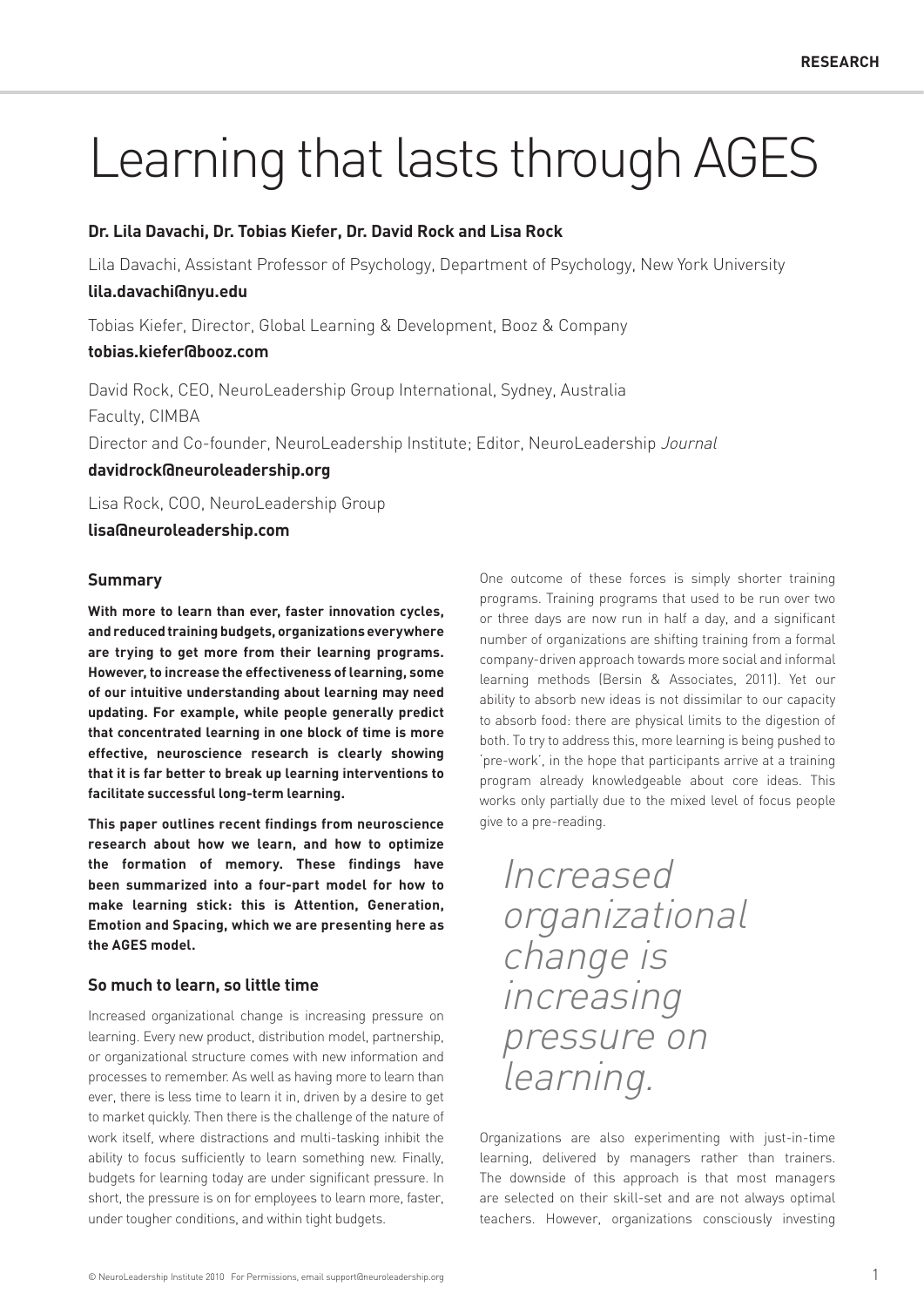in their leaders to serve as trainers report good results (Bethof, 2009). Other organizations, noting the impact of follow-through on learning (Bersin & Associates 2011, Zenger & Folkmann, 2005), are creating internal coaches to drive embedding of insights: one study of 358 companies about their use of coaching, found that 67 perecent of organizations were now using internal coaches (Rule, Rock & Donde, 2011).

In summary, learning managers are attempting to evolve their learning offerings to meet the changed environment and needs. Yet, by and large, they are doing so based on guesswork, without a good theory to inform their experimentation.

#### **Learning means retrieving easily**

In the workplace much learning is declarative, or explicit learning, meaning information that needs to be recalled (Davachi & Dobbins, 2008). This kind of learning involves encoding information in the brain sufficiently well for easy retrieval. In any learning experience, whether learning a new product description or organizational chart, a key outcome of the experience is that information is remembered and can be recalled easily.

With just the right amount of attention, generation, emotion, and spacing, learners intensely activate their hippocampus…

Neuroscientists have discovered that the level of activation of a brain region called the hippocampus during an encoding task plays a significant role in whether people can recall what they learned (Davachi & Wagner, 2002). Many studies (e.g., Davachi & Wagner, 2002; Lepage, Habib & Tulving, 1998) have since been undertaken that explore the types of activities that do and don't activate the hippocampus. This new understanding of the biology of learning is providing rich insights into how we can more efficiently create longterm memories as part of a learning experience.

A number of surprises have emerged from this thread of research. It turns out that some of our long-held assumptions about learning, such as the importance of repetition, are incorrect. We have also begun to recognize the importance of overlooked factors in learning, such as the significant impact of spacing out a learning activity.

This paper draws together recent findings about memory formation into one easy-to-remember model, called AGES. This stands for Attention, Generation, Emotion, and Spacing. These four variables may be the key to maximizing learning interventions. With just the right amount of attention, generation, emotion, and spacing, learners intensely activate their hippocampus, which creates deep circuits for easy retrieval. This model can help learning designers improve their learning initiatives by focusing on, and experimenting with, the key variables to effective learning.



**Figure 1:** The AGES model for lasting learning impact.

#### **Attention**

For the hippocampus to activate sufficiently for learning to occur, the learner needs to be paying full attention to the topic being learned. In a world with so many distractions (e.g. phones and other devices), this is easier said than done. Dividing attention between two tasks significantly decreases the quality of attention, and the likely sustainability of any learning, because the hippocampus is not engaged when attention is divided (Kensinger et al., 2003). This has been shown to occur with even small levels of distraction. Focusing on multiple streams of information, including trying to multi-task in the learning environment also results in neurons decreasing their firing, and, hence, learning decreases significantly (Arnsten, 1998/2003). Thus one of the foundational ideas for learning is ensuring you have 'undivided attention' – that people are focused closely on the learning task at hand.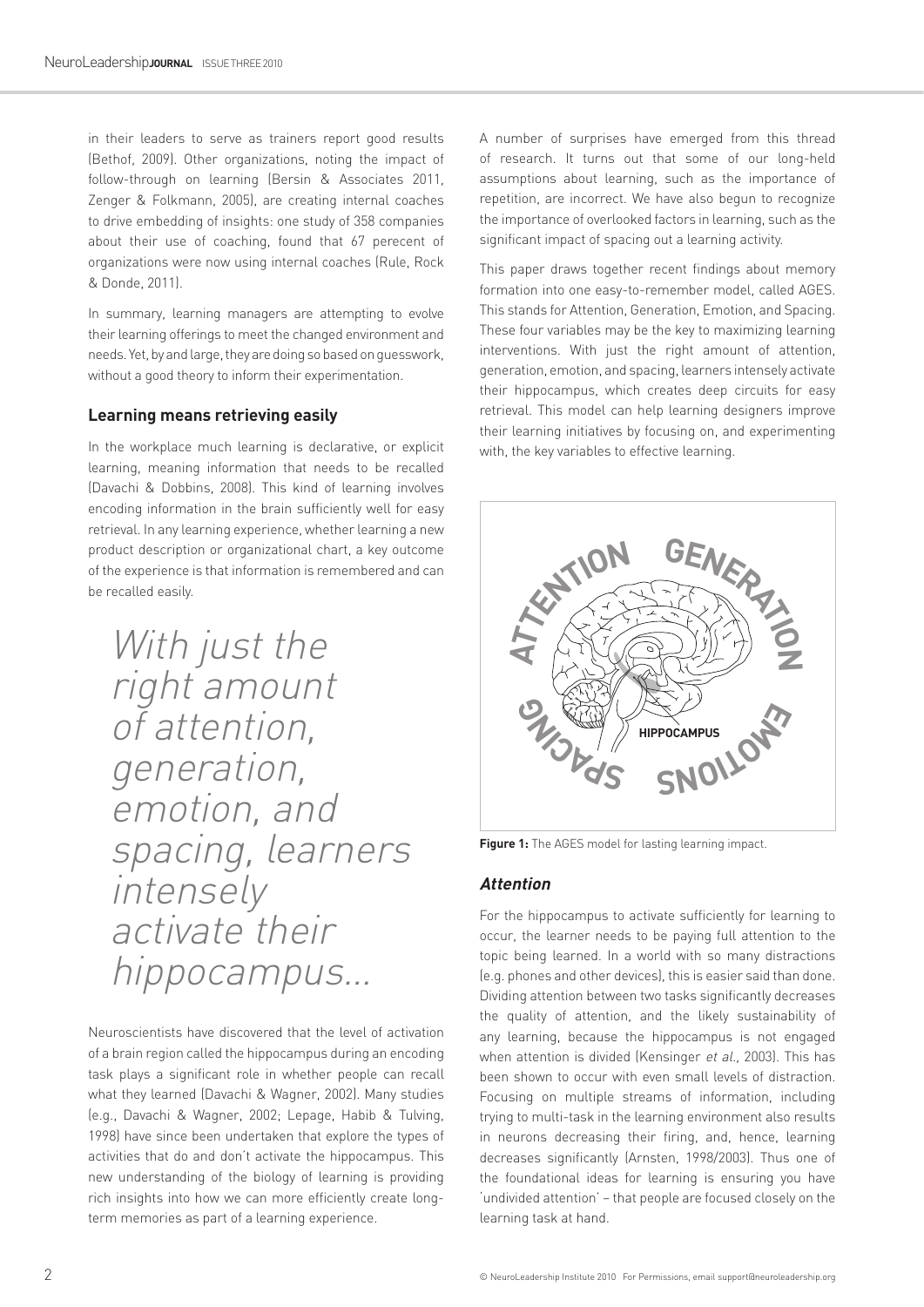In a classroom, this is easier to manage through activities that focus people's thinking in one direction. In online learning, with the possibility of distraction from other devices being 'on', or distractions inherent in the technology itself, attention can be harder to focus. The quality of attention paid, and how to ensure maximum attention during online learning, is an area for further research.

In order to pay close attention to something, the brain needs just the right amount of two important neurochemicals called catecholamines – specifically dopamine and norepinephrine, placed at huge numbers of synapses (Vijayraghavan et al., 2007). Dopamine is involved in a feeling of reward, of relevance, and is also released through novelty. It is released in the 'toward' state (Rock, 2008), when we are open, curious, in a goal-focused state, and/or working to gain something.

To increase dopamine levels in a learning situation the content needs to be relevant, i.e. the learner needs to see the value (e.g. potential reward) of focusing attention on the content. One way to do this is by making learning situations as 'real' and 'personal' as possible, such as with the use of advanced simulations, which also address other elements of AGES (e.g. increased arousal due to role-playing in front of a group).

Varying learning techniques provides additional novelty that can help raise dopamine levels to keep the learner's attention in the learning environment. For example, the presentation of information can be mixed with group discussions, roleplaying, or scenario planning.

Norepinephrine affects the chemistry of alertness, of feeling aroused and focused. This neurochemical tends to be released in greater quantities in the 'away' state (Rock, 2008), when we are alert to threat and our senses are heightened. Norepinephrine may be released during competitive activities (Pierce, Kupprat & Harry, 1976), or when we feel under pressure to perform, perhaps by a deadline.

We need good amounts, but not too much, of both these 'chemistries' for good attention to be paid. Good learning states involve paying close attention to something relevant and interesting, with enough of a challenge to keep our attention. Both elements need to go hand-in-hand to allow an optimum level of attention. If an optimum attention level cannot be generated, the hippocampus will not fire sufficiently for memory encoding to occur. In short, making learning easy to digest, through chunking, visuals and stories, and making it interesting and engaging are critical for optimizing retrieval of information.

To improve at any skill or competency, it helps to be able to measure that competency. How can we measure 'attention' in learning? One approach comes from the idea of attention. Attention density technically means the number of observations (attention paid) to a particular idea per unit of time. Each time we activate a circuit this further wires together that circuit (Hebb, 1949).

Taking this idea we could, in theory and in time, be able to measure the quality of attention paid to specific circuits by measuring the level of activation of brain regions. While this would be cumbersome in a training room, it is technically feasible. For now, we could at least measure how long, perhaps in seconds, an idea is held in mind in the laboratory.

Varying learning techniques provides additional novelty that can help raise dopamine levels to keep the learner's attention in the learning environment.

This brings up an interesting question: how much attention is paid to a core idea in a class room, versus in other forms of learning, say in virtual learning, per hour spent in the learning experience? Counter-intuitively, some forms of classroom learning have a high distraction factor, where attention may go to what other people are doing and other social cues, rather than to the core ideas. On the other hand, some forms of virtual learning, such as games and other immersive experiences, can be more focused on the core ideas, but carry the risk that other distractions come into play (such as email or parallel internet usage).

If attention is a key to learning, a question raised is how do we maximize attention itself? The answer may come from research on the social brain (Lieberman, Eisenberg, 2008). Studies are showing that we feel strongest about, and pay most attention to, social issues (Jaremka, Gabriel & Carvallo, 2010). Making learning a greater social experience (e.g., learning from best practices through storytelling) in some way may be a key to improve learning effectiveness. There does appear to be a movement toward making learning more social (Bersin & Associates, 2010 & 2011), but it also questions the self-paced learning approach of pre-reading and online learning.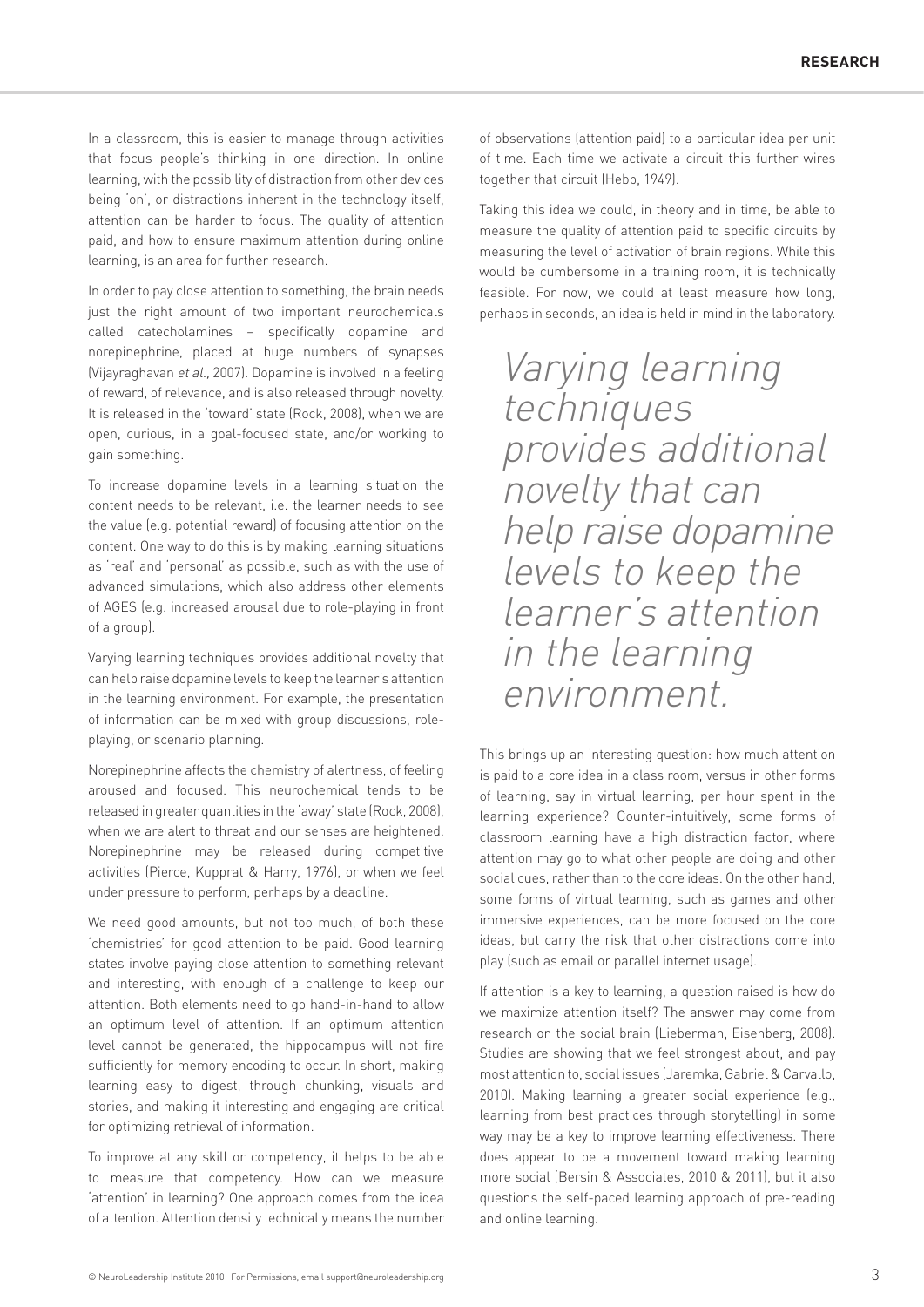#### **Generation**

Information is not expressly stored in the hippocampus as discrete memories like in a hard drive. Instead, memories are made up of vast webs of data from across the brain all linked together (Davachi & Dobbins, 2008). The more associations (or in other words, entry points linked to the original information) connected to a memory, the thicker the web is, and, therefore, the easier it is to find a memory later. The hippocampus activates when we create these associations.

Once sufficient attention has been paid to a learning task and an idea is being held in working memory, the question becomes, how do we maximize the likelihood of memories forming? Despite being widely thought of as central for learning, research shows that repetition only has a limited impact on creating lasting learning (Woiniak & Gorzelanczyk, 1994). Repeating a new word 30 times does not necessarily add it to long-term memory. So what works?

Both psychological and neuroscientific research show that the key to optimizing learning and building long-term memory is to create 'ownership' of learning content (Jensen, 2005; Poldrack et al., 2001). This ownership or 'generation of own learning' occurs when an individual is motivated to understand, contextualize, retain, and apply knowledge in their own way. Therefore the learner should be encouraged to take in the

presented information and personalize it by transforming it in a way that is meaningful for them. This act itself creates a rich set of associations, activating the hippocampus.

…memories are made up of vast webs of data from across the brain all linked together…

One way to generate associations is to encourage the learner to evaluate the meaning of the information and compare it to their existing knowledge, or to think about the information in a 'deep' as compared to a 'shallow' way (Davachi & Wagner, 2002; Craik & Tulving, 1975) (Figure 2).

One study showed a significant increase in memory when learners were asked to elaborate on three presented items, ordering them instead of purely rehearsing them. This enhanced memory was associated with greater activation of the hippocampus (Davachi &Wagner, 2002).



**Figure 2:** Levels of input processing.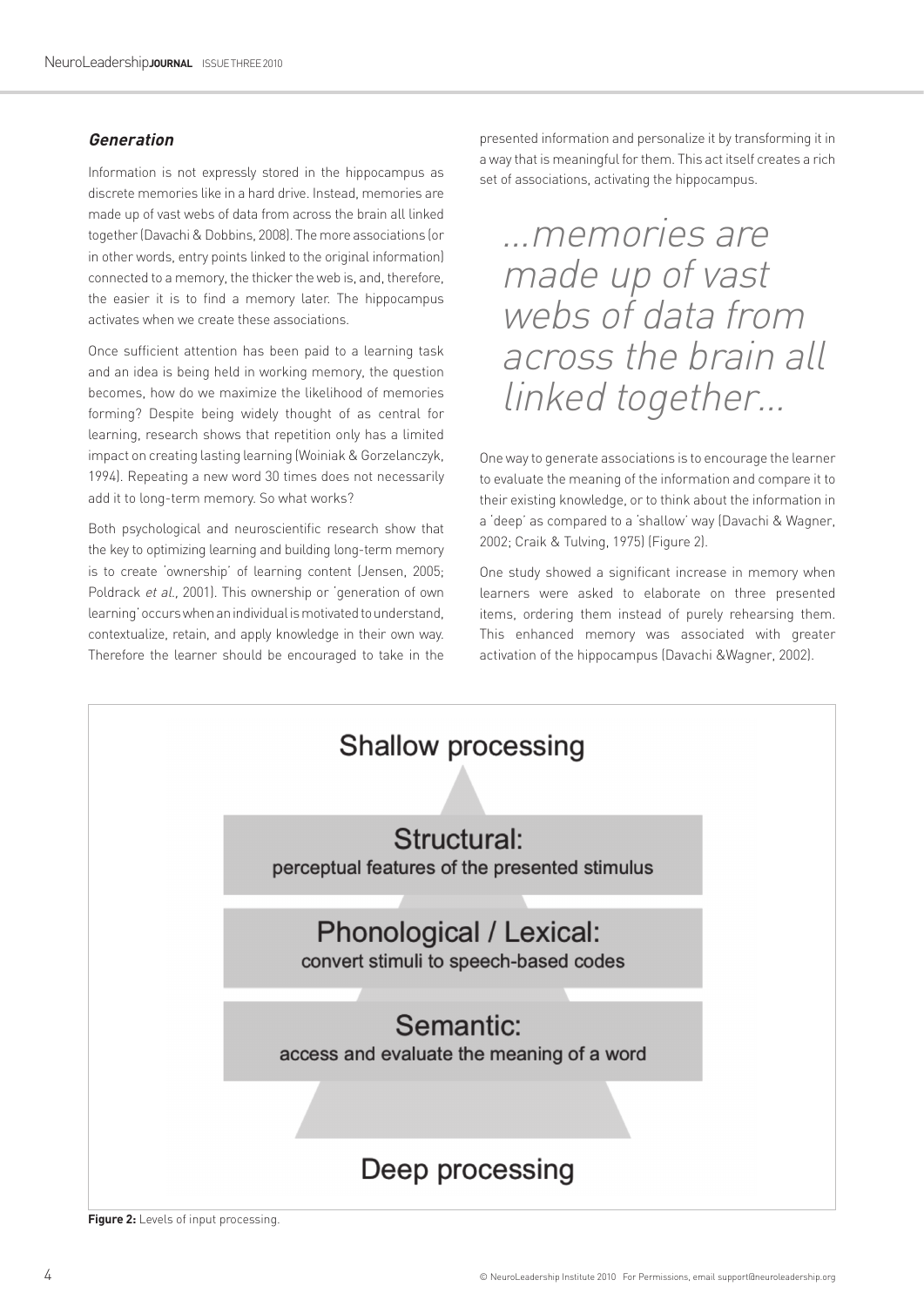Learners may gain greater value if they are presented with data and then asked to formulate, organise, or add their personal experience to the learning content (Jensen, 2002). For example, doing the final development of a leadership model within the training session instead of being presented with a pre-defined model.

If we work on the assumption that each brain is unique, and that people need to generate associations to learn, then all learning should be, to some extent, self-directed. Each individual must map new learning to their existing knowledge and experiences and generate their own meaning and ways to apply the new knowledge.

Questioning the learner triggers retrieval of the recently learned information and improves longterm retention.

Questioning the learner triggers retrieval of the recently learned information and improves long-term retention. Asking the learner to visualize situations in which they could apply their new learning, or to make decisions within the context of the new data, also helps reinforce what has been learned. Again these tasks increase associations in the brain. Immediate feedback on any errors also significantly increases accuracy of future retrieval (Guthrie, 1971).

Structuring learning initiatives with these findings in mind might mean less teaching, or presentation of information, and more time dedicated to the self-generation of learning with the goal of building more personal associations with existing knowledge for easier retrieval. The more associations the learner generates, the higher probability over time that he/she will be able to find an access point to the data at a later date.

In terms of measuring the idea of generation, this is possible with current technologies, through looking into which regions of the brain are active during learning, specifically the level of hippocampal activity. However, this is too cumbersome to be helpful within a training experience itself. For now, we could use self-report to identify how actively a person may be thinking about an idea for himself/herself, versus just listening passively. Additionally, if generation is key, versus

repetition or listening, then we can increase this by simply getting people talking to each other about ideas, versus just listening to presentations. We could measure the amount of 'listening' versus 'generating' in a classroom this way. Or we could encourage participants to invent their own terms and approaches based on the content learned and collect their ideas in order to measure the 'degree of generation'.

#### **Emotions**

Learning happens in many complex layers, with emotion being one of the more important regulators of learning and memory formation. Studies show that the correlation of vividness of a memory, and the emotionality of the original event is around 0.9 (Jensen, 2005).

The way in which emotion is thought to enhance memory is twofold. First, emotional content is thought to grab the attention of the individual, and, hence, help to focus attention on the emotional event or stimulus (LeDoux, 1994; Damasio, 1994). Second, it is known that emotion leads to activation of a brain structure called the amygdala which sits directly in front of the hippocampus and can help to signal to the hippocampus that a particular event is salient, and, thus, increase the effectiveness of encoding (Ochsner, 2000; Cahill et al., 1994). When looking into current professional training design, emotions are a common tool used in behavioral change programs, such as leadership trainings (Kiefer, 2009).

…emotions are a common tool used in behavioral change programs, such as leadership trainings…

Of course, one challenge of using emotion in a learning context is the difficulty of creating emotion-arousing events, especially ones that are positive. It is far easier to stimulate negative emotions, such as fear and threat (e.g. by presenting 360°-assessment tools and reports), than to create a joy/pleasure response – especially when confronting individuals with novelty (Kohlrieser (2006). Simply presenting angry faces, for example, has been shown to increase arousal and be highly effective in engaging attention (Ohman, Flykt & Lundquist, 2000). Generating strong negative emotions in a training program, such as fear, is a commonly used strategy for burning memories.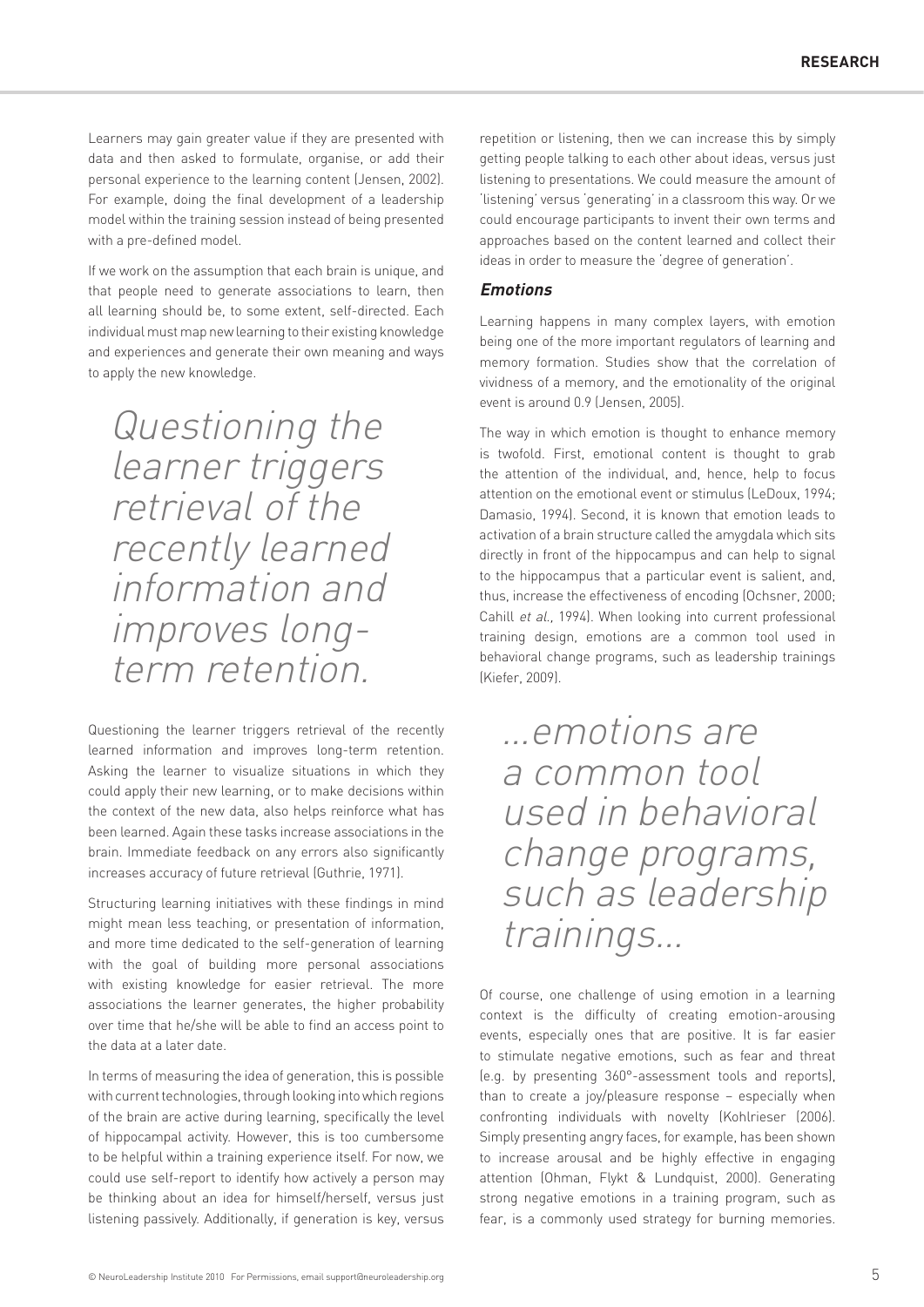For example many sales, presentation and negotiation programs are based on videotaped sessions, which focus on the negatives of the presenter instead of their strengths. However, there are difficulties with using strong negative emotions to burn in memories: negative emotions also reduce creativity and innovation (Subramaniam et al., 2009); so while people may learn, they are less likely to innovate. Also, the brain's organizing principle is to minimize threat and maximize reward (Gordon, 2000). As a result, people are not going to be inclined to turn up for training when the experience continues to use negative emotions, and they are likely to warn their colleagues to stay away too. However, if a learning experience is fun, they are likely to want to do more learning, and tell others about the positive event.

Based on the SCARF model… there are ways to generate strong rewards by increasing people's sense of status, certainty, autonomy, relatedness, or fairness.

While it is easier to invoke negative emotions, positive emotion can also be invoked in a learning experience. Based on the SCARF model (Rock, 2008), there are ways to generate strong rewards by increasing people's sense of status, certainty, autonomy, relatedness, or fairness. The easy domains to generate rewards in a training program are most likely to be status and relatedness. An increase in a sense of status, which activates primary reward functions (Zink et al., 2008), can come from people learning new tasks and receiving positive feedback. It has been shown that positive feedback leads to an increase in dopamine neurotransmission that is thought to help learning stick (Schultz, 1997). An increase in relatedness, which also activates primary reward functions (Cacciopo & Patrick, 2008), can come from creating situations where people get

to connect deeply with others and experience emotional 'resonance' (Boyatsis, 2001), where they experience a sense of connectedness with others.

It may also be useful to have a training structure that includes novelty and entertainment, as this may be the way to stimulate positive emotions in the learner. There is also strong evidence that positive anticipation has an impact on the formation of new learning positively (Bradley & Lang, 2000), so a good aim is to make learning enjoyable instead of a mandatory event.

…positive anticipation has an impact on the formation of new learning positively …so a good aim is to make learning enjoyable instead of a mandatory event.

In terms of measuring emotions, we can use self-report to measure the level of intensity of emotions, whether positive or negative. We can also use devices to measure heart rate, skin conductance and other biological markers for emotional arousal. For increasing emotions, as a general statement, social issues are the experiences we feel strongest about. Thus, clearly we should incorporate more social activities into learning experiences wherever possible. Positive social connections themselves may be one of the easier positive emotions that can be generated in a classroom setting.

#### **Spacing**

It has been known for some time that distributing learning over time is better than cramming learning into one long study session (Crowder, 1976). Massing, defined as large blocks of learning in short periods of time, increases short-term performance, which guides learners to rate the learning impact of massing as superior to spacing (Baddeley & Longman, 1978; Kornell & Bjork, 2008; Simon & Bjork, 2001; Zechmeister & Shaughnessy, 1980). However, distributing learning over time leads to better long-term memory, which is the ultimate aim of organizational learning.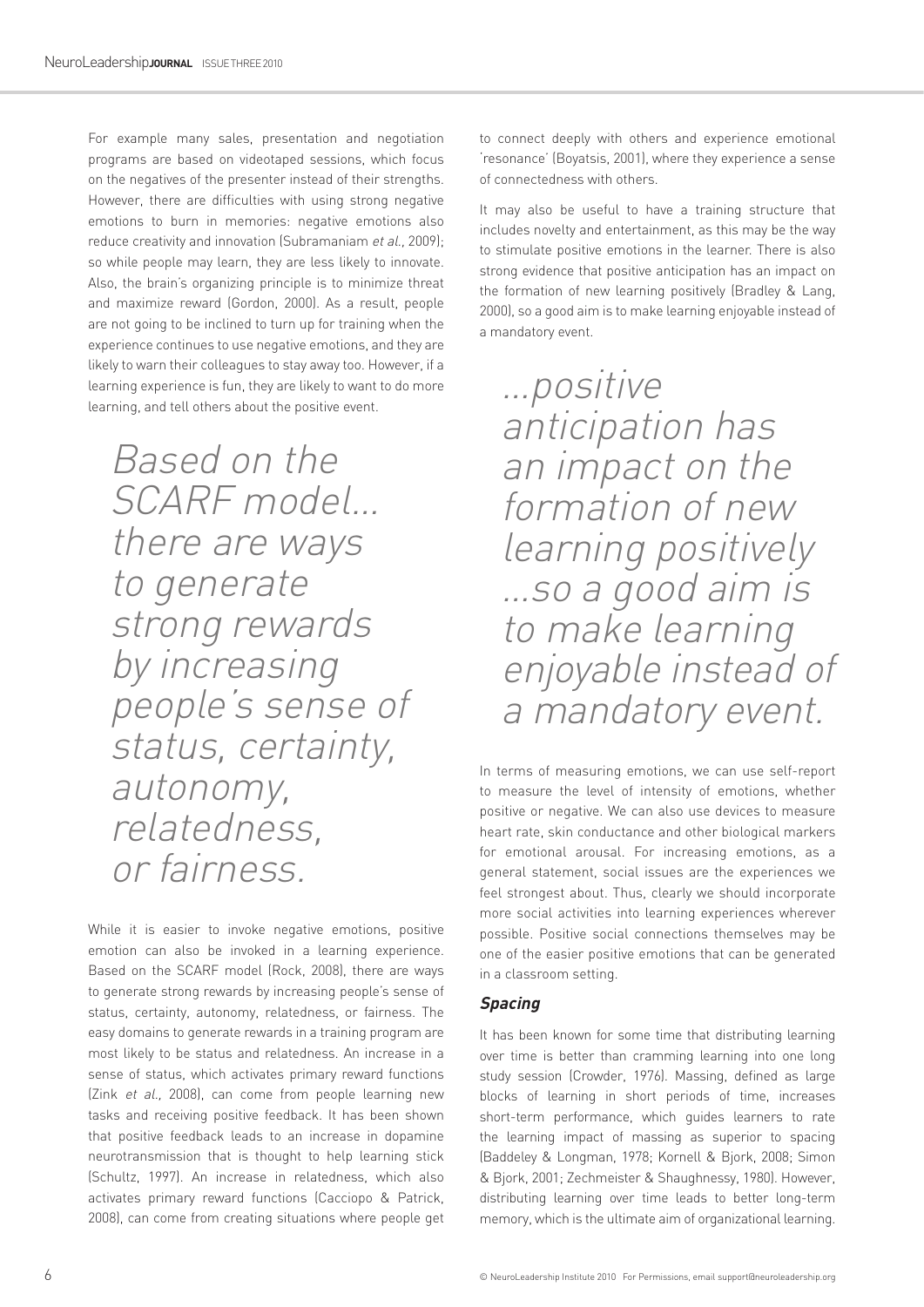Spacing information over time leads to higher retrieval rates of new information and seems to build stronger long-term memory (Litman & Davachi, 2008).

Given all the positive research on spacing, why is massing the more common approach to learning? Putting aside the financial benefits of delivering learning in one block, there are other likely reasons why massing is the dominant approach.

There is evidence that initial testing of newly learned items, with a small delay after the learning event, will further drive the building of longterm memory…

The positive attitude by learners to massing may result from experience with cramming for exams. Cramming information is a successful strategy for exams where minimal retrieval is required in the future. Learning in the workplace has a different aim, with participants needing to build contextual understanding of the information presented as well as learning how to apply the information in the future. Spacing also leads to forgetting and this can make the learning feel 'harder'. However, the more difficult the retrieval, the higher the learning effect (Bjork & Allen, 1970; Cuddy & Jacoby, 1982; Krug, Davis & Glover, 1990). There is evidence that initial testing of newly learned items, with a small delay after the learning event, will further drive the building of long-term memory as this causes an additional retrieval effort (Karpicke & Roediger, 2007).

In addition to the 'active part' of the learning, spacing allows the brain to further digest new content and over time build and wire new connections, even when learners are at rest (Spitzer, 2002; Tambini et al., 2010). Spacing enhances memory performance and the rate of forgetting drops due to enhanced hippocampally mediated memory consolidation (Litman & Davachi, 2008). Another study showed that repeated testing is superior to repeated studying in the formation of maximum long-term memory formation (Roediger & Karpicke, 2006).

…repeated testing is superior to repeated studying in the formation of maximum long-term memory formation…

One question that is difficult to answer is whether there is an optimum timing of spacing between learning. The best take-home message is that any spacing (whether it be minutes, hours, or days) is better than no spacing at all. Cepeda et al., (2008) examined the effect of this and suggest that the longer the gap between the first and second learning session ('the gap'), the higher the retrieval rate (1-5 years) after the learning event. In a recent study with 1,354 subjects the optimum gap lengths were examined in order to test subjects' recognition and recall rate. The project consisted of multiple combinations of gap lengths and RI (Retention Interval) lengths to examine the impact of the gap lengths on long-term memory foundation. For each RI, the recall and recognition performance rose with an increasing gap length and then decreased as the gap lengths further increased.

One question that is difficult to answer is whether there is an optimum timing of spacing between learning.

The Cepada study showed a significant improvement of the recall rate when spacing information compared with a zeroday gap (see Figure 3).

The Cepeda findings (Cepeda et al., 2008) underpin the notion that defining the optimum spacing is quite complex, since a couple of constraints and factors influence the design: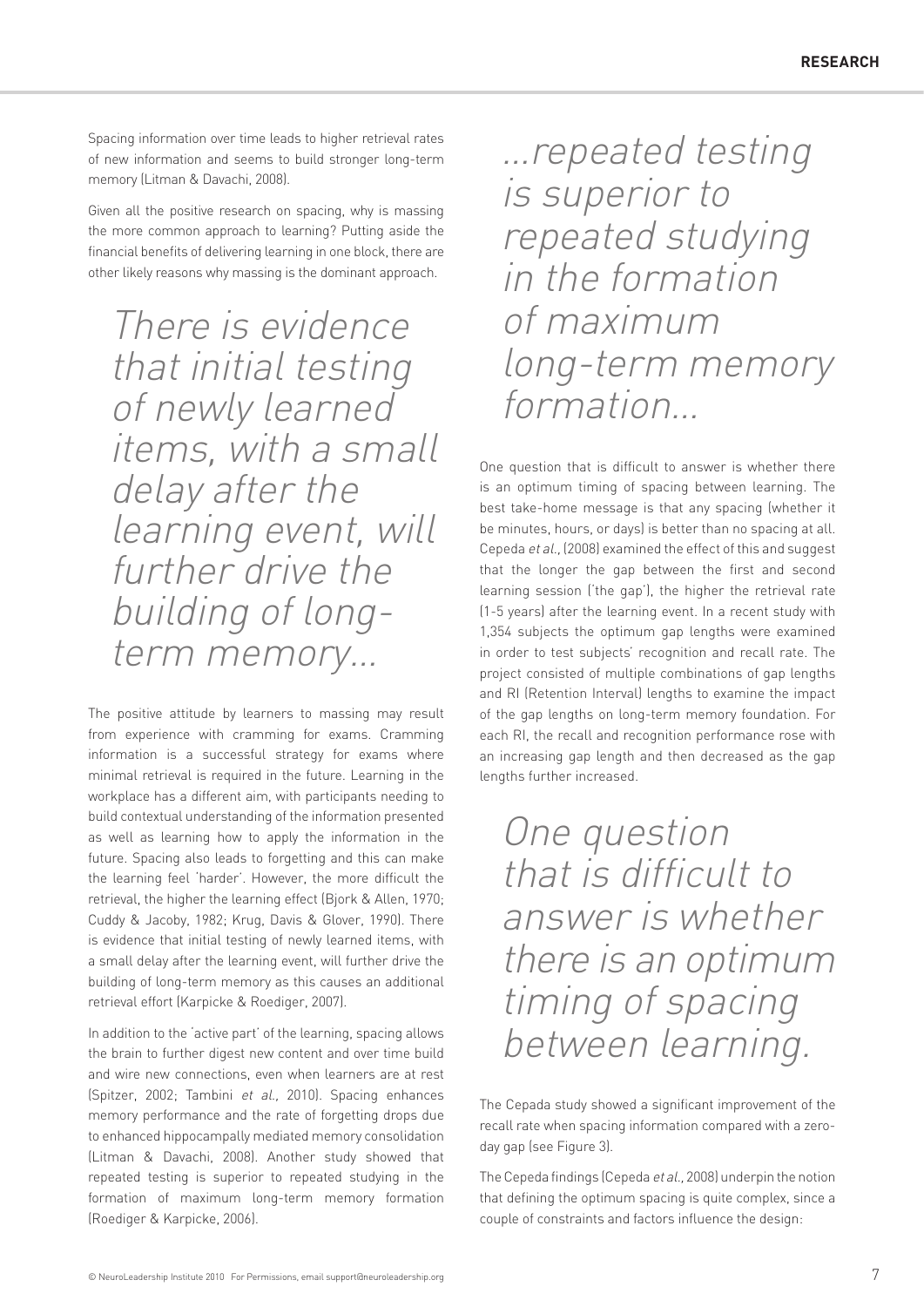

**Figure 3:** Spacing effect and learning improvement (recall improvement in % and days after initial learning).<sup>1</sup>



- 1. The RI gap: depending on the estimated recall date, the gap length first increases and then decreases since forgetting learned content comes into play.
- 2. As RI increases, the ratio of optimum gap to RI should decline.

However, the data also suggest that it might be wise to avoid defining the 'one' optimum gap between learning events, since it significantly depends on the RI. In other words: the definition of how long you want to remember newly learned content determines the optimum timing of the learning gap and the time studying new content.

Many studies have been published on optimization of learning intervals (number of repetitions and spacing) to ensure learning. As mentioned earlier, repetition itself has a limited impact on creating lasting learning (Woiniak & Gorzelanczyk,

1994). However, repetition of new information, in a spaced manner, plays a role in building long-term memory. Taking the power of forgetting, and the power of transformational learning into account, we follow Jensen's (2005) approach in using a variety of techniques to leverage repetition as a learning instrument. Incorporating this lesson, we suggest a 'spaced repetition', which combines spacing and generating of learning over time.

Repetition itself is minimized since the content itself does not simply get repeated. Repetition happens through various techniques like priming, reviewing, or testing the content during new learning generation (Figure 4).

<sup>1</sup> The optimum learning gap defined as  $d=1$  for 7 day recall test;  $d = 7$ for 35 day recall test and  $d = 21$  for 70 day recall test.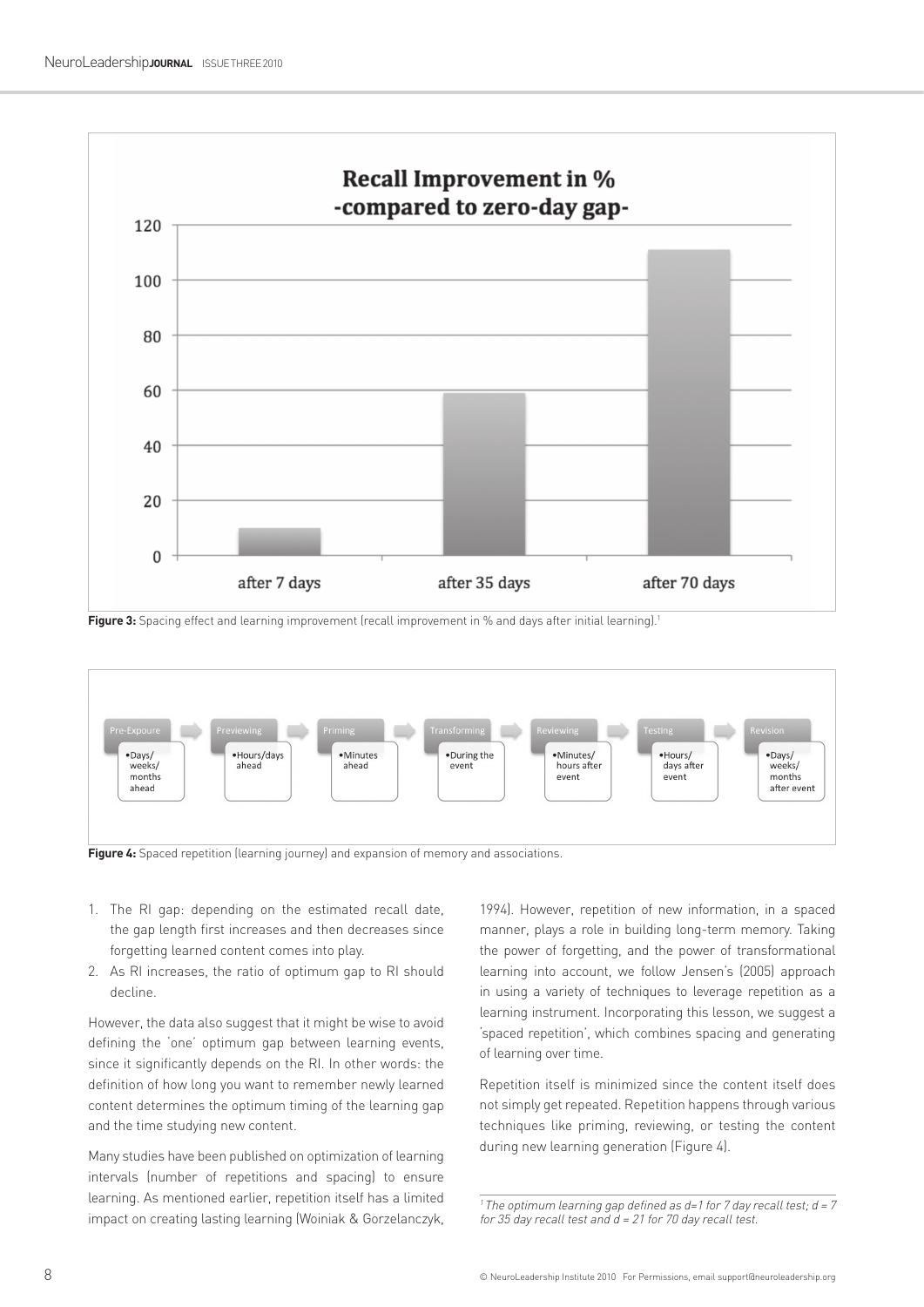Priming allows the brain to build the new concept into a larger contextual and semantic structure, increasing efficiency in learning (Martin & Van Turenout, 2002; Cave, 1997). Studies demonstrate that the use of priming as a repetition technique increases verbal fluency significantly (Mack & Rock, 1998).

Priming allows the brain to build the new concept into a larger contextual and semantic structure…

Most training programs mass information in one or two days, without much attention to follow up. This brings up the question of how much we should be breaking up learning and instead delivering smaller bites of learning over time.

There is no current recipe of how much content can be taught and learned in a specific amount of time.

This is an important area for future research, and we cannot find any formal studies as a guide here yet. However, it is important to note that brain function shows multiple constraints around learning limitations with regard to learning a lot of information, including:

- The limitations of the prefrontal cortex and its ability to process only 3-7 information chunks at any one time (Linden et al., 2003).
- The time necessary to form new synaptic connections (Goda & Davis, 2003)
- If the synapse gets disturbed before it 'sets', the memory is lost (Milner, 1999).
- The 'rest-time' needed to allow the brain to recycle

protein in the neurons, which is crucial for building longterm memory (Bodizs et al., 2002; Schroth, 2002).

• The 'digestion-time' needed for the brain to reorganize, distribute and consolidate new content through the hippocampus (Piegneux et al., 2001; Stickgold, 1998; Siapas & Wilson, 1994; Walker & Stickgold 2006) and awake rested (Tambini et al., 2010).

There is no current recipe of how much content can be taught and learned in a specific amount of time. However the indicators and data points are clear – building learning connections is time consuming and requires maintenance.

#### **Areas for further research**

There are many areas that deserve significant further investigation. Questions to explore about learning from the brain perspective include: which of the AGES variables is most significant, and what are the interactions between the variables? How much can people learn or digest at one time? What is the optimum interval period for spacing to maximize learning? What is the impact of positive versus negative emotions in learning events? Answering these questions and more will go a long way toward enabling us to improve the impact of learning experiences in organizations.

#### **Summary**

Adult learning is highly complex. How do we ensure people are interested in learning what is presented, and how then do we present the information to ensure that the knowledge is sustainable, accessible, and easily applied in adaptive and contextual ways?

We suggest that learning designers should focus on:

- Creating maximum **attention** with a greater focus on learner motivation, ensuring one focus during learning events, and utilizing more novelty and change during learning experiences.
- Encouraging significant **generation** of learning by participants when teaching new concepts to build learner ownership rather than using presentation of information.
- Creating a positive **emotional** environment with opportunities for people to gain positive feedback and connect deeply with others.
- Utilizing more **spacing** of learning instead of massing and repetition, with more dispersed content, such as turning a three-day learning event into six half-day events over a longer period.

We encourage chief learning officers, learning consultants and trainers to explore these new ways to reshape instructional design to ensure high-impact learning that lasts through AGES and that enables training departments to fully unleash the capabilities within their organizations.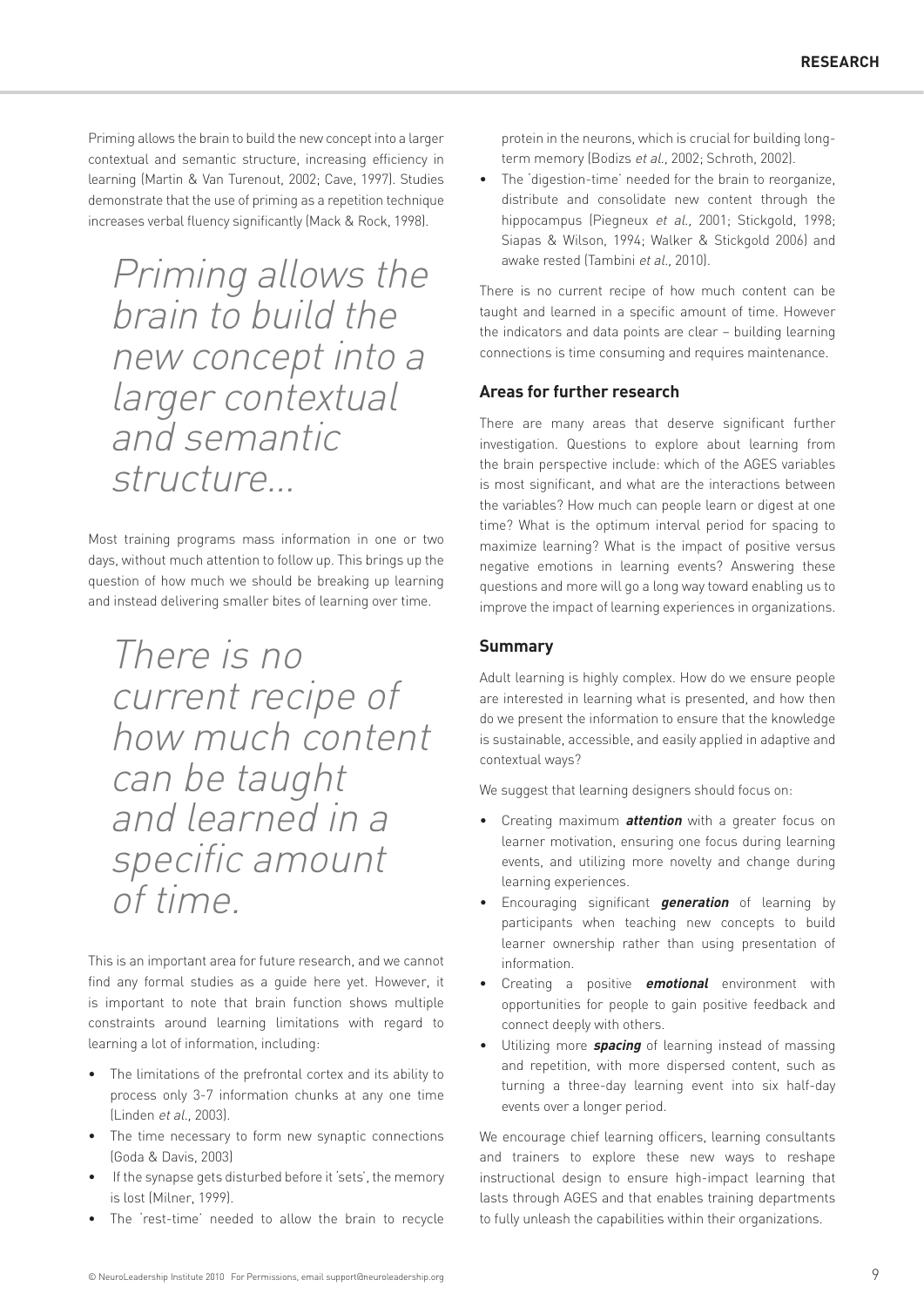#### **References**

Arnsten, A. F. T. (1998). The biology of being frazzled. Science, 280, 1711-12.

Arnsten, A. F. T. (2009). Stress signaling pathways that impair prefrontal cortex structure and function. Nat Rev Neurosci., 10(6), 410-422.

Baddeley, A. D. & Longman, D. J. A. (1978). The influence of length and frequency on training sessions on the rate of learning to type, Ergonomics 21, 627-35.

Baumeister, R. F. & Vohs, K. D. (2004). Handbook of Selfregulation: Research, Theory, and Applications. Guilford Press. New York.

Bersin & Associates (2010). Informal learning: What, why and how – the economic realities, Research Paper.

Bersin & Associates (2011). The Corporate Learning Factbook 2011.

Bethof, E. (2009). Leaders as Teachers: Unlock the Teaching Potential of Your Company's Best and Brightest. ASTD Press.

Bodzis, R. et al. (2002). Sleep-dependant hippocampal slow activity correlates with waking memory performance. Neurobiology of Learning and Memory, 78(2), 441-457.

Bor, D., Duncan, J., Wiseman, R. J. & Owen, A. M. (2003). Encoding strategies dissociate prefrontal activity from working memory demand. Neuron 37, 361-367.

Boyatzis, R. E. (2001). How and why individuals are able to develop emotional intelligence, in: Cherniss, C. & Golemann, D.: The Emotionally Intelligent Workplace: How to Select for, Measure, and Improve Emotional Intelligence in Individuals, Groups, and Organizations, 234-253.

Bradley, M. & Lang, P. (2000). Measuring emotion: Behavior, feeling and physiology, in: Lane, R. & Nadel, L.: The Cognitive Neuroscience of Emotion, 242-276.

Cacioppo, J. T. & Patrick, W. (2008). Loneliness: Human nature and the need for social connection. New York: W. W. Norton & Company.

Cahill, et al. (1994). Adrenergic activation and memory for emotional events. Nature, 371, 702-704.

Cave, B. (1997). Very long-lasting priming in picture naming. Psychological Science, 8, 322-325.

Cepeda, N. J. et al. (2008): Spacing Effects in Learning. Psychological Science, 19(11), 1095-1102.

Cepeda, N. J. et al. (2006). Distributed practice in verbal recall tasks: A review and quantitative synthesis. Psychological Bulletin, 132, 354-380.

Craik, F. I. M. & Tulving, E. (1975). Depth of processing and the retention of words in episodic memory. Journal of Experimental Psychology: General, 104, 27.

Crowder, R. G. (1976). Principles of Learning and Memory. Oxford: Lawrence Erlbaum.

Csikszentmihalyi, M. (1990). Flow: The Psychology of Optimal Experience.

Damasio, A. (1994). Descartes' Error.

Davachi, L. & Dobbins, I. G. (2008). Declarative Memory. Association for Psychological Science, 17/2, 112-118.

Davachi, L. & Wagner, A. D. (2002). Hippocampal contributions to episodic encoding: insights from relational and item-based learning. The American Physiological Society, 88, 982-990.

Diamond, D. et al. (1999). Exposing rats to a predator impairs spatial working memory in the radial arm water maze. Hippocampus, 9, 542-552.

Goda, Y. & Davis, G. W. (2003). Mechanisms of synapse assembly and disassembly. Neuron 40(2), 243-264.

Gordon, E. et al. (2008). An "integrative Neuroscience" platform: application to profiles of negativity and positivity bias. Journal of integrative Neuroscience.

Hebb, D. O. (1949). The Organization of Behavior. New York: Wiley.

Jaremka, L., Gabriel, S. & Carvallo, M. (2010). What makes us feel the best also makes us feel the worst: The emotional impact of independent and interdependent experiences. Self and Identity, 2010.

Jensen, E. (2005). Teaching With the Brain in Mind, 2nd Edition.

Jung-Beeman, M., Collier, A. & Kounis, J. (2008). How insight happens, learning from the brain. NeuroLeadership Journal, 1, 20-25.

Karpicke, J. D. & Roediger, H. L. (2007). Expanding retrieval practice promotes short-term retention, but equally spaced retrieval enhances long-term retention. Journal of Experimental Psychology, 33(4), 704-719.

Kensinger, E. A., Clarke, R. J. & Corkin, S. (2003). What neural correlates underlie successful encoding and retrieval? A functional magnetic resonance imaging study using a divided attention paradigm. J Neurosci, 23, 2407-2415.

Kirsch, I. (1999): How expectancies shape experience. American Psychological Association.

Kiefer, T. (2009). Leadership development 3.0: IQ\*EQ\*XQ. Presented on: Learntech 2009, Germany.

Kohlrieser, G. (2006): Hostage at the table: How leaders can overcome conflict, influence others and praise performance.

Kuonis, J., Fleck, J. L., Green, D. L., Payne, L., Stevenson, J. L., Bowden, M. & Jung-Beeman, M. (2008). The origins of insight in resting-state brain activity. Neuropsychologica, 46, S., 281-291.